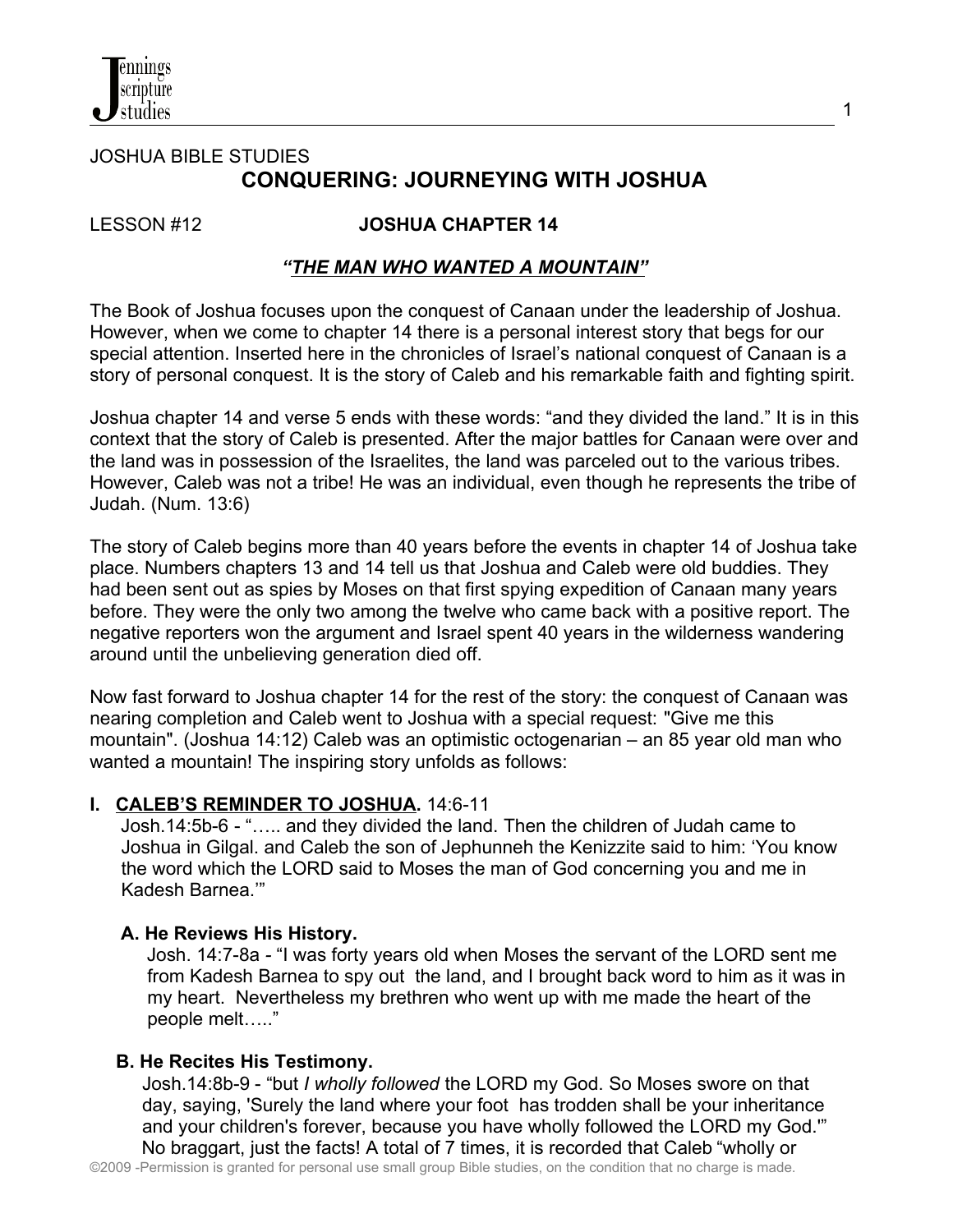

 fully followed" – once Caleb said he had wholly followed and six other times it was stated by others. Here they are listed below:

- Num. 14:24 "But My servant Caleb, because he has a different spirit in him and has followed Me fully, I will bring into the land …….."
- Num 32:11-12 (2 times) **"**They have not wholly followed Me, except Caleb the son of Jephunneh, the Kenizzite, and Joshua the son of Nun, for they have wholly followed the LORD."
- Deut. 1:36-37 **"**he wholly followed the LORD." Josh. 14:9 **"**you have wholly followed the LORD my God."
- Josh. 14:14 "he wholly followed the LORD God of Israel."

The word "*wholly"* or "*fully"* as used in reference to Caleb, in Hebrew means "to be full". It means literally "filled full to walk behind Jehovah" (It is translated "full" in Ps. 33:5; 65:9;104:24; 119:64)

### **C. He Reveals His Longevity.**

 Josh. 14:10 - "And now, behold, the LORD has kept me alive, as He said, these forty five years, ever since the LORD spoke this word to Moses while Israel wandered in the wilderness; and now, here I am this day, eighty-five years old."

### **II. CALEB'S REQUEST OF JOSHUA**. 14:11-12

 Josh.14:11-12 - "As yet I am as strong this day as on the day that Moses sent me; just as my strength was then, so now is my strength for war, both for going out and for coming in. Now therefore, give me this mountain of which the LORD spoke in that day; for you heard in that day how the Anakim were there, and that the cities were great and fortified. It may be that the LORD will be with me, and I shall be able to drive them out as the LORD said."

### **A. He Reasserts His Ability.**

 Josh.14:11 "As yet I am as strong this day as on the day that Moses sent me; just as my strength was then, so now is my strength for war, both for going out and for coming in."

### **B. He Reports For Duty.**

 Josh.14:12a - **"**Now therefore, give me this mountain of which the LORD spoke in that day; for you heard in that day how the Anakim were there, and that the cities were great and fortified."

### **C. He Relies Upon Sovereignty.**

Josh.14:12b - "It may be that the LORD will be with me, and I shall be able to drive them out as the LORD said."

### **III. CALEB'S REWARD BY JOSHUA.**

"Josh.14:13-15 – "And Joshua blessed him, and gave Hebron to Caleb the son of Jephunneh as an inheritance. Hebron therefore became the inheritance of Caleb the son of Jephunneh the Kenizzite to this day, because he wholly followed the LORD God of Israel. And the name of Hebron formerly was Kirjath Arba (Arba was the greatest man ©2009 -Permission is granted for personal use small group Bible studies, on the condition that no charge is made.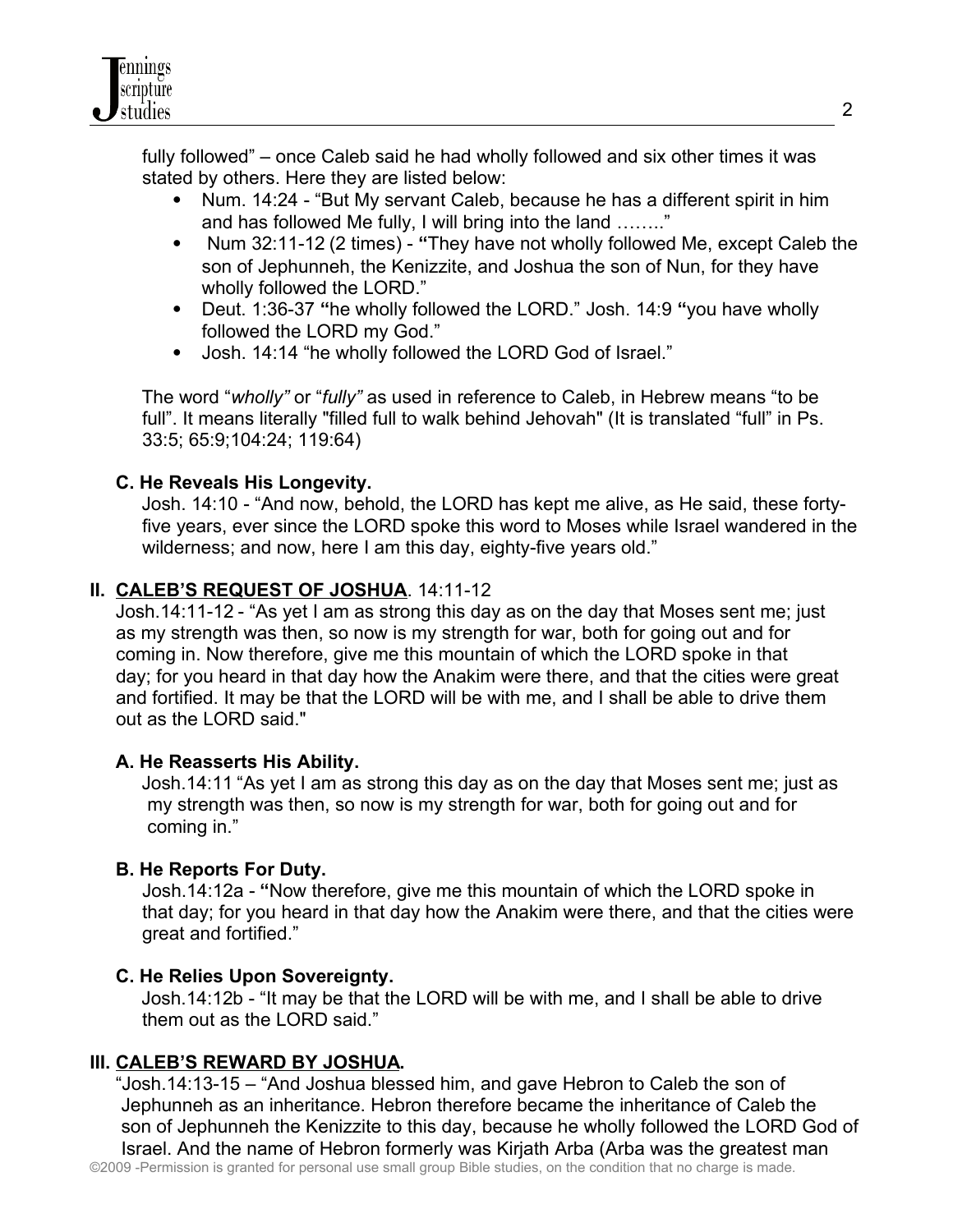

among the Anakim). Then the land had rest from war."

### **A. He Receives His Bounty.**

Josh.14:13 - "And Joshua blessed him, and gave Hebron to Caleb the son of Jephunneh as an inheritance." (Hebron means "fellowship")

### **B. He Realizes His Destiny.**

 Josh. 14:14-15a - "Hebron therefore became the inheritance of Caleb the son of Jephunneh the Kenizzite to this day, because he wholly followed the LORD God of Israel. And the name of Hebron formerly was Kirjath Arba (Arba was the greatest man among the Anakim)."

### **C. He Rests In Antiquity.**

Josh.14:15b - "Then the land had rest from war."

Caleb kept himself physically active, mentally alert and spiritually alive. He was:

- a brave man among cowards,
- a believing man among skeptics,
- a visionary among pragmatists,
- a positive man among negatives,
- a whole-hearted follower among half-hearted failures.

His favorite gospel song would have been,

 *"I'm pressing on the upward way, New heights I'm gaining every day; Still praying as I onward bound, 'Lord plant my feet on higher ground.'"*

~~~~~~~~~~~~~~~~~~~~~~~~~

*CALEB'S CHALLENGES TO US*

A grey-haired man who wanted a mountain teaches us many lessons. Among them are these:

### **1. Half-hearted following does not receive God's blessing!**

The word that best describes Caleb is "wholehearted." Seven times we are told that Caleb "wholly" or "fully" followed God. Caleb followed with his whole heart. Can we say that? Are we a Caleb? Does God have your whole heart without reservation.?

### **2. Claim and cling to God's promises.**

While others complained Caleb concentrated on God's promise to him. **"**My servant Caleb, because he has a different spirit in him and has followed Me fully, I will bring into the land where he went, and his descendants shall inherit it." (Num. 14:24-25) For 40 years he lived among discontented and dying people, yet he was able to see beyond his present barren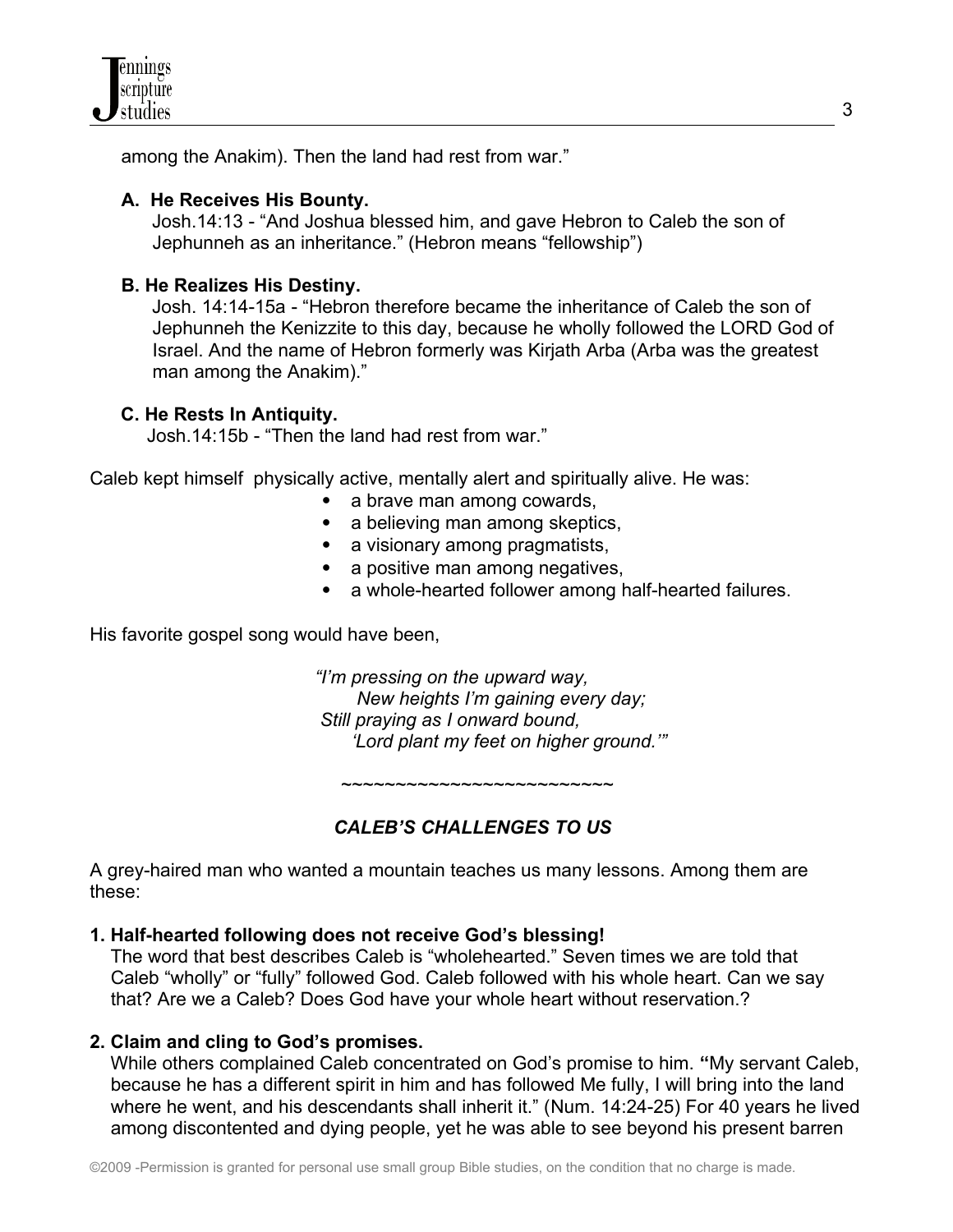

wilderness of circumstances and stay focused upon God's promises..

### **3. Patience is possible and profitable.**

 For 45 years we hear practically nothing about Caleb. He was a behind the scenes fellow. He quietly and confidently served in a secondary capacity under Joshua, awaiting the fulfillment of God's promises to him.

### **4. He models for us the true nature of faith.**

Caleb had faith while surrounded by faithless people.

a) Faith is not just positive thinking.

- b) Faith is not just optimism.
- c) Faith is not just looking on the bright side.
- d) Faith is simply acting on what the Word of God says. It is more than saying that you believe; it is belief in action.

### 5**. you are never too old to dream and dare.**

 "And now, behold, the LORD has kept me alive, as He said, these forty-five years, ever since the LORD spoke this word to Moses while Israel wandered in the wilderness; and now, here I am this day, eighty-five years old." (Josh.14:10)

 For 45 years Caleb had been dreaming of this land that God promised to him. So now, 85 years old, it was time for his dream to come true.

### **6. When we can't climb a literal mountain, we can conquer one on our knees!**

 There are mountains that can only be climbed and conquered on our knees - the battles fought in prayer.

### **7. God isn't finished with you until He calls you home.**

I believe that as long as God gives us breath, there is something He still wants for us.

- Maybe it is to know Him better;
- maybe it is to worship Him more;
- maybe it is to continue to use the gifts God has given you to serve Him.

 Are you in your later years? So was Caleb! Caleb was used by the Lord at 85 because he believed that the Lord's promises were as good at 85 as they were at 40. We are never too old to believe God's promises! Mark Twain said, "Age is an issue of mind over matter. If you don't mind, it doesn't matter."

 At age 85, when others were looking for a landing strip, Caleb was looking for a launching pad. He was:

- an old man with young courage;
- a senior citizen with fire in his eye,
- and hope in his heart. Instead of sitting back until he died, he took on his biggest challenge.

It doesn't matter how old you are as long as you have the life of God in you, God has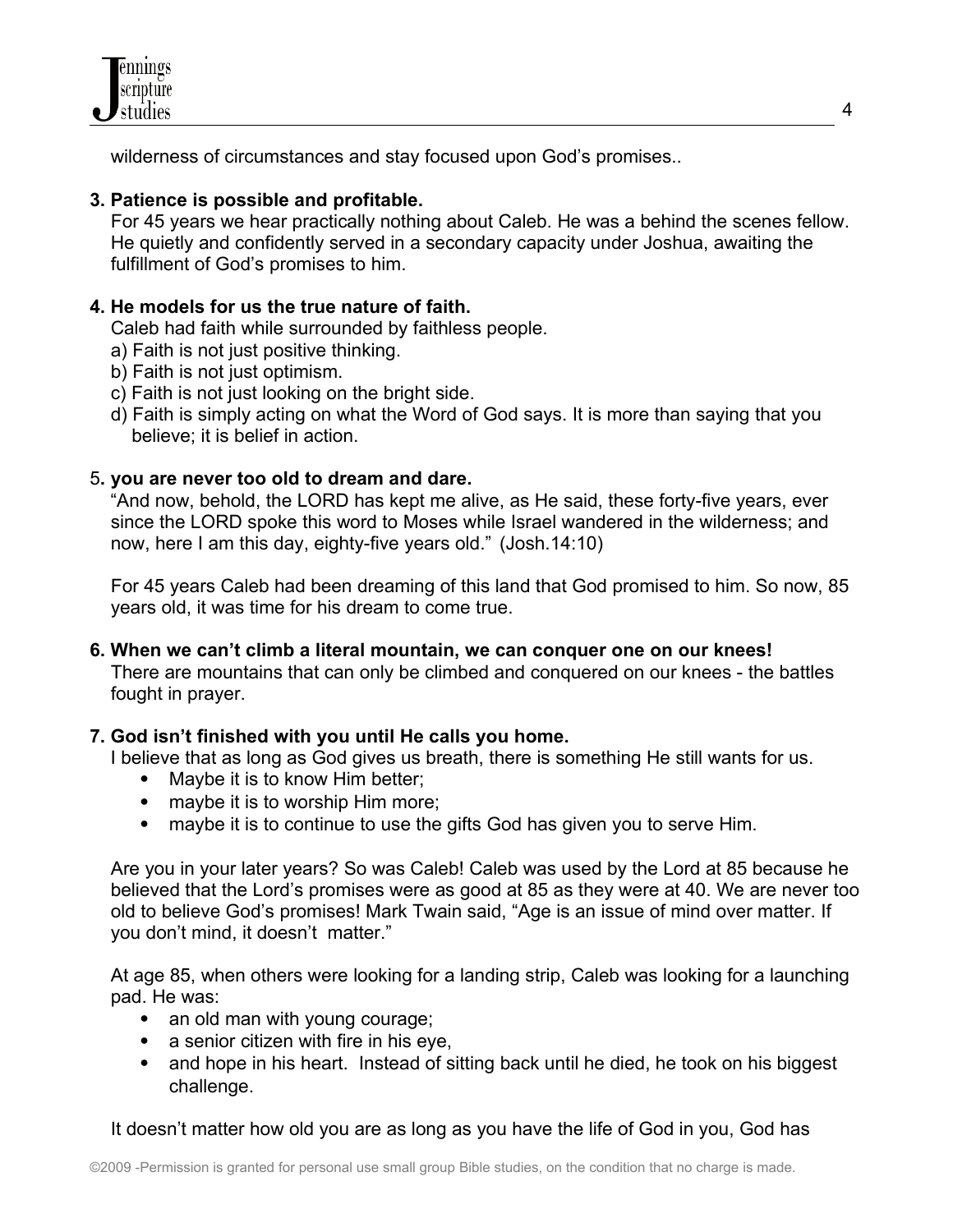something for you. Age is no barrier to doing God's will. God keeps His people alive as long as they need to be in order to fulfill all that He has planned for them. God isn't finished with you until the moment He takes you home.

### **Illustrations For Use With Caleb**

#### **Perseverance**

 Dr. Paul Brand, a well-known doctor and author, was raised in India. His parents were missionaries there. In his book, "In His Image," he writes about his mother. It is one of the most touching stories I've ever read.

He writes that when his mother was 75 years old, she was still walking miles every day, visiting the villages in the southern part of India, teaching the people about Jesus. One day, at age 75, she was traveling alone and fell, breaking her hip. After two days of just lying there in pain, some workers found her, put her on a makeshift cot, loaded her into their jeep and drove 150 miles over deep rutted roads to find a doctor who could set the broken bones.

But the very bumpy ride damaged her bones so badly that her hip never completely healed. He said, "I visited my mother in her mud-covered hut several weeks after all of this happened. I watched as she took two bamboo crutches that she had made herself, and moved from one place to another with her feet just dragging behind because she had lost all feeling in them." He said, "At age 75, with a broken hip, unable to stand on her own two legs, I thought that I made a pretty intelligent suggestion. I suggested that she retire." He said, "She turned around and looked at me and said, `What value is that? If we try to preserve this body just a few more years and it is not being used for God, of what value is that?'

So she kept on working. She kept on riding her donkey to villages until she was 93 years old. At age 93 she couldn't stay on her donkey anymore. She kept falling off. But she didn't stop preaching. Indian men would carry her in hammocks from one village to another. And she continued to tell people about Jesus Christ until she died at age 95.

Paul Brand writes, "My most vivid memory of my mother is of her propped up against a stone wall as people are coming to her from their homes, schools, and places of work. I can still see the wrinkles in her face, and her skin so tanned by the weather and the heat.

"I saw her speaking to those people. I looked at them and saw the sparkle in their eyes, and the smiles on their faces. And I saw them deeply moved by the message of God's love, spoken by this old woman. I knew what they saw was not an old woman who had passed her prime, but a beautiful person bringing tidings of love straight from heaven."

Granny Brand, as she was affectionately called, was a female Caleb. You and I can also imitate their godly characteristics.

#### \*\*\*\*\*\*\*\*\*\*\*\*\*\*\*\*\*\*\*\*\*\*\*

#### **OPTIONAL**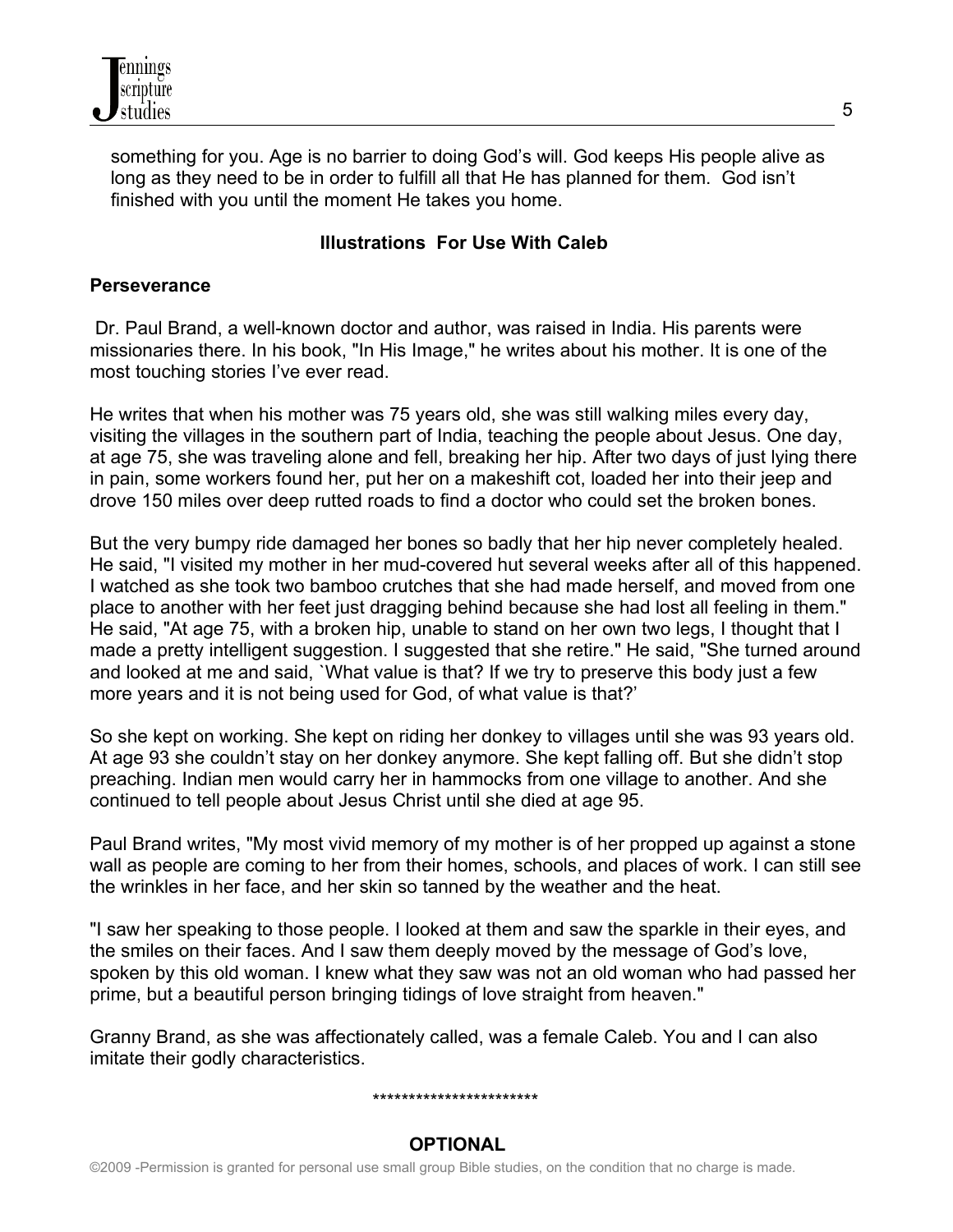ernoture studies

### *12 Signs That You're Getting Old*:

- 1. You're asleep, but others worry that you're dead.
- 2. Your back goes out more often than you do.
- 3. You have quit trying to hold your stomach in, no matter who is around.
- 4. You buy a compass for the dash of your auto but forget where you are going.
- 5. You enjoy hearing about other people's operations.
- 6. You get tickets for driving too slowly.
- 7. People call at 8:00 p.m. and ask, "Did I wake you?"
- 8. The small end of your tie hangs down 10 inches below the large end.
- 9. Your ears are hairier than your head.
- 10. You walk around with your glasses on the top of your head and can't find them.
- 11. You enjoy watching the weather channel on TV.
- 12. You sit in the rocker but you can't make it go.
- 13. You've got a remote control but it is so remote you can't find it.
- 14. You buy a quart of milk and the cashier asks, "Do you want help in carrying that out?"
- 15. You think a "cell phone" is what prisoners behind bars use.
- 16. When asked for your zip code you say, A.A.R.P.

#### **ILLUST. Julie Andrews** Speaking of AARP …….

On her 69th birthday actress/vocalist, Julie Andrews made a special appearance at Manhattan's Radio City Music Hall for the benefit of the AARP. One of the musical numbers she performed was "My Favorite Things" from the legendary movie "Sound Of Music". Here are the lyrics she used:

"Maalox and nose drops and needles for knitting, Walkers and handrails and new dental fittings, Bundles of magazines tied up in string, These are a few of my favorite things.

Cadillacs and cataracts, and hearing aids and glasses, Polident and Fixodent and false teeth in glasses, Pacemakers, golf carts and porches with swings, These are a few of my favorite things.

When the pipes leak, When the bones creak, When the knees go bad, I simply remember my favorite things, And then I don't feel so bad.

Hot tea and crumpets and corn pads for bunions, No spicy hot food or food cooked with onions, Bathrobes and heating pads and hot meals they bring, These are a few of my favorite things.